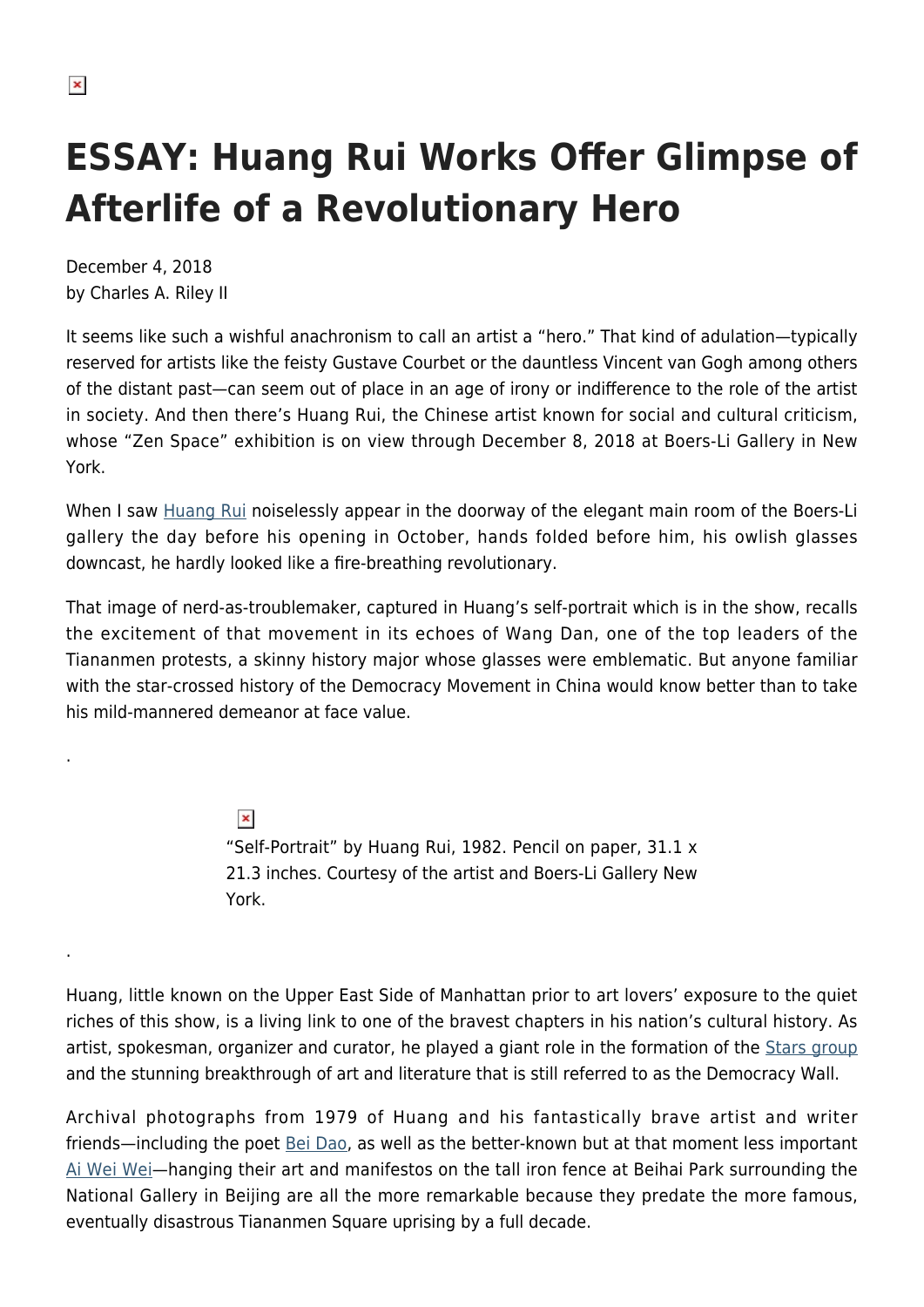The Stars show, which Huang and his band of intellectuals hung on a sunny September 27, was pulled down by white-jacketed policemen just a day later, but its resonance lasted for years. The shocked and fascinated crowd who essentially stormed the fence for a look comprised an assembly alarming enough to the paranoid Communist party leadership around the corner in their Zhongnanhai compound.

Beyond that incipient threat, it is easy to see what it was about the art that pissed off the authorities. Huang's full-breasted goddess rising over the crowd in his [now-infamous painting](https://www.afr.com/leadership/huang-rui-the-artist-who-took-on-china-and-mao-20160822-gqxx7o) April 5, 1976—the title refers to an earlier spontaneous demonstration in Tiananmen Square mourning the death of Premier Zhou En-lai—was just too darned hot to handle for a government that deemed Beethoven's symphonies a form of "spiritual pollution."

At first glance, the cool abstraction of the "Zen Space" at Boers-Li seems a long way from the incendiary paintings that Huang flung in the face of the Communist Party. I spent some time with the serene Yin and Yang paintings that Boers-Li alertly hung slightly off-center (feng shui at work) near a window on a generous wall. The work refers to the I Ching, a classic text of divination with a powerful graphic dimension. It is based on eight trigrams, abstract symbols that represent nature that run through permutations of 64 hexagrams, each formed from six abstract strokes that are subtly invoked in the excellent catalogue accompanying the show.

 $\pmb{\times}$ 

.

.

.

Installation of "Huang Rui: Zen Space" at Boers Li with "Ying and Yang No. 3" and "Ying and Yang No. 1" on left and "Zen Space – Wood" on right. Each "Ying and Yang" painting is oil on canvas, 39.40 by 31.50 inches, 1984. "Zen Space – Wind" is oil on canvas, 52. 50 x 61 inches. Courtesy of the artist and Boers-Li Gallery New York.

Huang's grisaille renders the male and female principles of the *I Ching* in an aptly meticulous, hardedged idiom. After 15 years in Japan, he has acquired an aesthetic patina, the habit of reflection that lends greater depth to the show because it offers us a glimpse into the after-life of the revolutionary, especially in a cultural moment that sees Xi Jin Ping ascendant and the ideals of the Democracy Movement rapidly fading from collective memory.

The current show is fascinating because of this retrospective calm. Between the Robert Rymanesque white on unprimed canvas of one Zen Space painting, to the yellow and black palette (reminiscent for Western viewers of [Robert Motherwell](https://hamptonsarthub.com/2017/09/29/reviews-art-review-motherwell-and-case-paintings-reflect-two-views-of-spontaneity/) or [Ellsworth Kelly\)](https://hamptonsarthub.com/2018/09/11/reviews-art-review-ellsworth-kelly/), the path from direct expression to re-directed or indirect refraction is intellectually as well as artistically founded. Huang presided over the installation in the Boers-Li warren of white rooms with their fireplaces and elaborate moldings, propping delicate paintings on small blocks of wood slid slightly off-center on the mantels. The curation is terrific.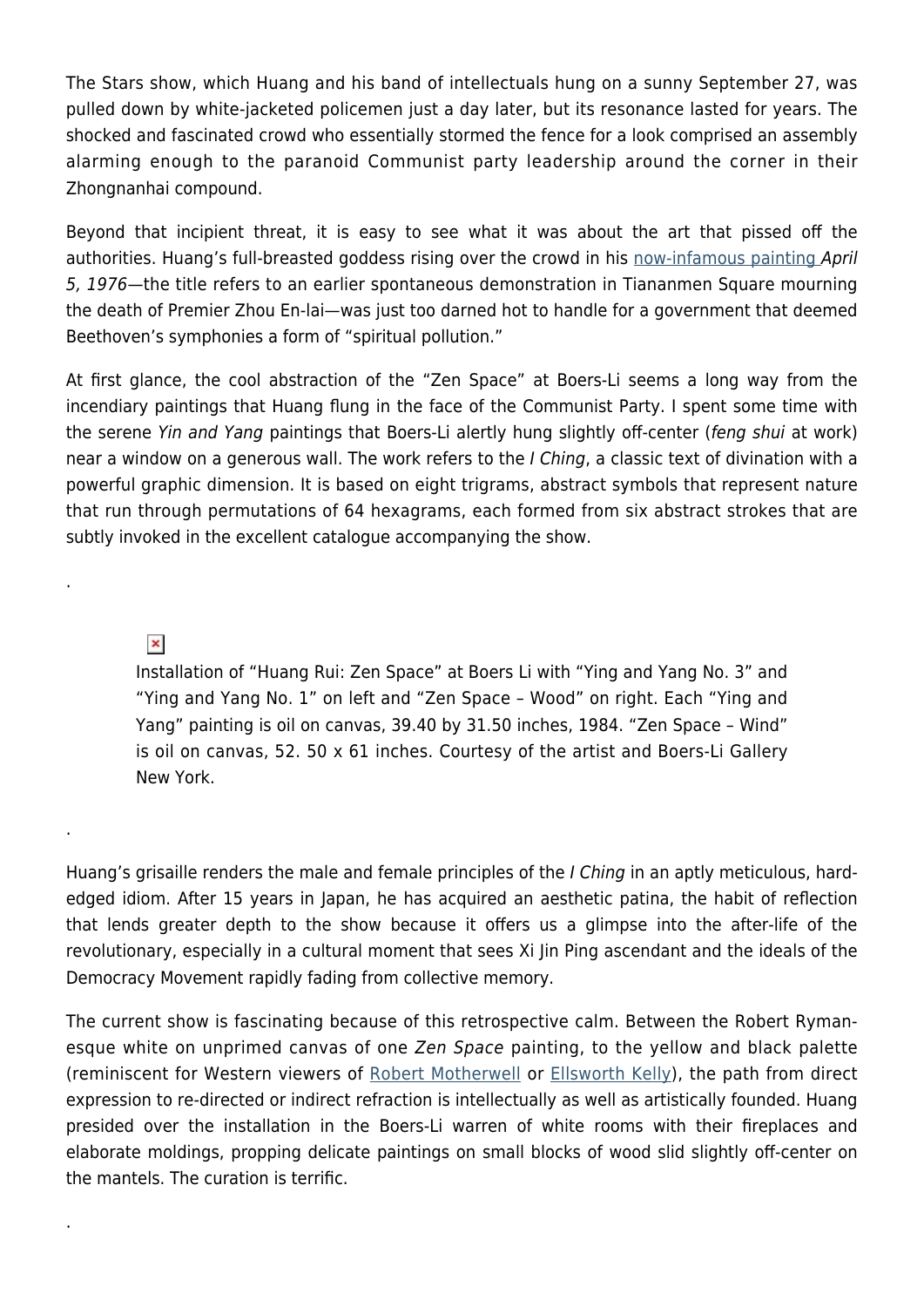$\pmb{\times}$ 

.

.

.

"Zen Space" by Huang Rui, 2018. Oil on canvas, 20.70 x 25.60 inches. Courtesy of the artist and Boers-Li Gallery.

A word or two about the gallery is in order. The similarly brave [Waling Boers,](http://www.boersligallery.com/about/) who introduced me to Huang in New York, is a Dutch curator who made his name as a bridge between contemporary Chinese art and the west when he ran the non-profit Buro Friedrich space in Berlin with fellow curator Pi Li. In a stroke of geopolitical and economic prescience, they opened Boers-Li Gallery in 2005, and five years later became a pioneer of Beijing's cutting-edge 798 Art Zone, still the nation's hottest gallery and studio neighborhood despite its remote location and the best efforts of the humorless Communist Party censors.

In Beijing, Boers-Li is the go-to gallery for historic "underground" No Name Group and Star Group artists from the 1970s, the Beijing Abstract Movement from the early 1980s, the '85 New Wave Movement, the New Media Movement in the 1990s, as well as the younger generations: the socalled "Millennials" and "Post-Internet."

> $\pmb{\times}$ "Houhai" by Huang Rui, 1981. Oil on canvas, 31.50 x 25.60 inches. Courtesy of the artist and Boers-Li Gallery.

Just three days after previewing **[Huang'](http://www.boersligallery.com/artists/huang-rui/)s earnest and substantive exhibition**, the Nassau County Museum, where I serve as executive director, hosted a reception for a multigenerational alumni group from China's most prestigious university (Beijing, or "Beida") and the heroism of Huang's generation, represented by a smattering of doctors mainly, stood in stark contrast to the interests of recent graduates whose neurotic passion for smartphones and Chanel bags is a pallid echo of the hunger for books of their elders and betters. It is an open secret that diplomas and fake grade transcripts are commodities in today's China.

The alumni visit brought back memories of an early moment of student dissent at the university in China where I worked starring real bookworms (shu dai-zi in Mandarin), which is no longer a compliment on campuses where hooking up via WeChat is an addiction. When they descended on the library, books disappeared. The librarians banned satchels, and the students (my future wife among them) assembled on the steps chanting a famous line from a story by Lu Xun about a dejected scholar named Kong Yiji: "To steal a book is not a theft." That love of learning, and the courage to lay it on the line in public, seems dead in today's soulless China.

To conclude this essay, I offer the words of the artist, transcribed from the gallery archive and unedited to preserve the honest passion from which they spilled. I type with tears in my eyes,